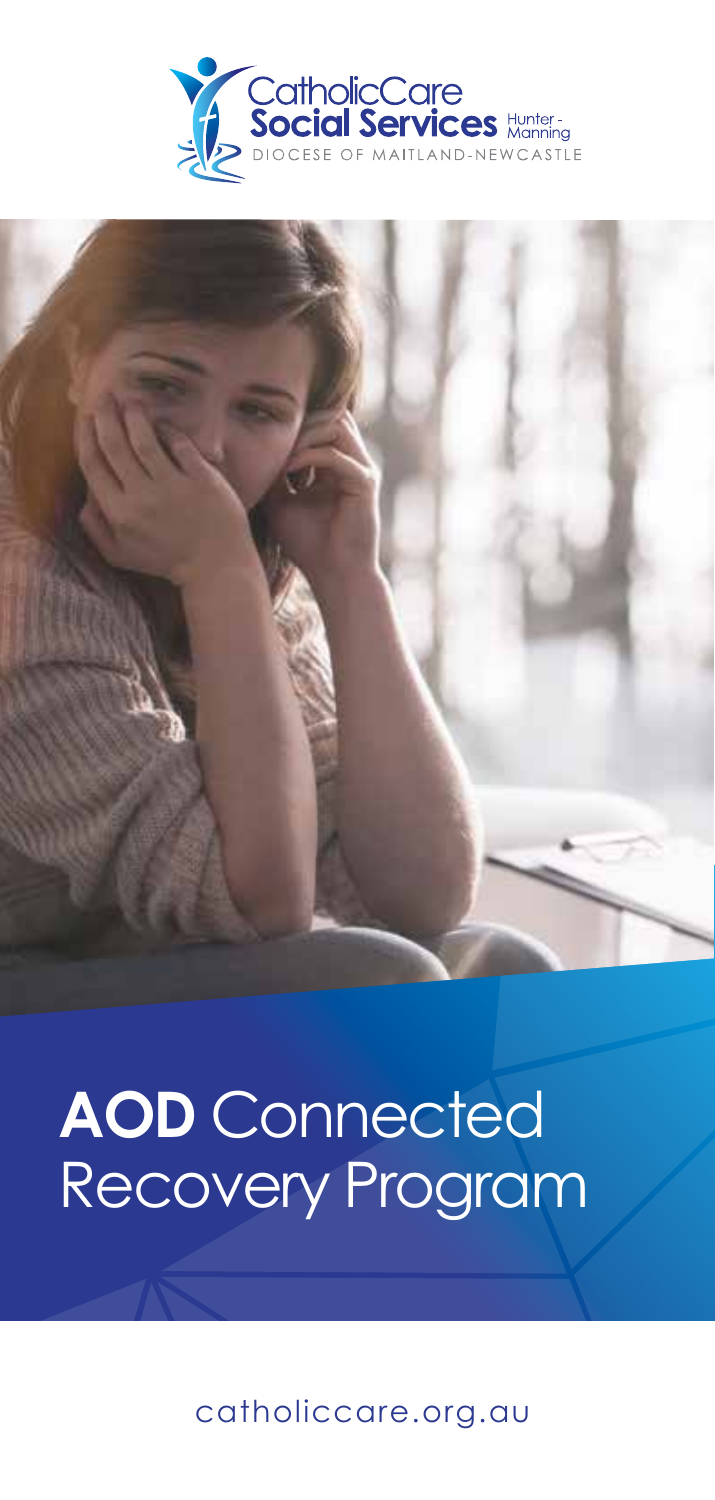

The Alcohol and Other Drug (AOD) Connected Recovery Program is a free and confidential service covering Taree, Forster and Gloucester. This initiative aims to address the impact of alcohol and other drugs (in particular, methamphetamines) on individuals, their families and communities.

This new program addresses an identified gap in recovery services across regional NSW. We will be working in close collaboration with health services within our community, especially our local Aboriginal Medical Services.

The key services provided by the Connected Recovery include:

- $\blacktriangleright$  Telephone Support supporting people with less complex needs
- $\blacktriangleright$  Case Management supporting people with more complex needs
- Care Coordination Services integration with other health providers
- Group Programs -Evidence-based Group Programs that focus on social and living skills, harm reduction and recovery.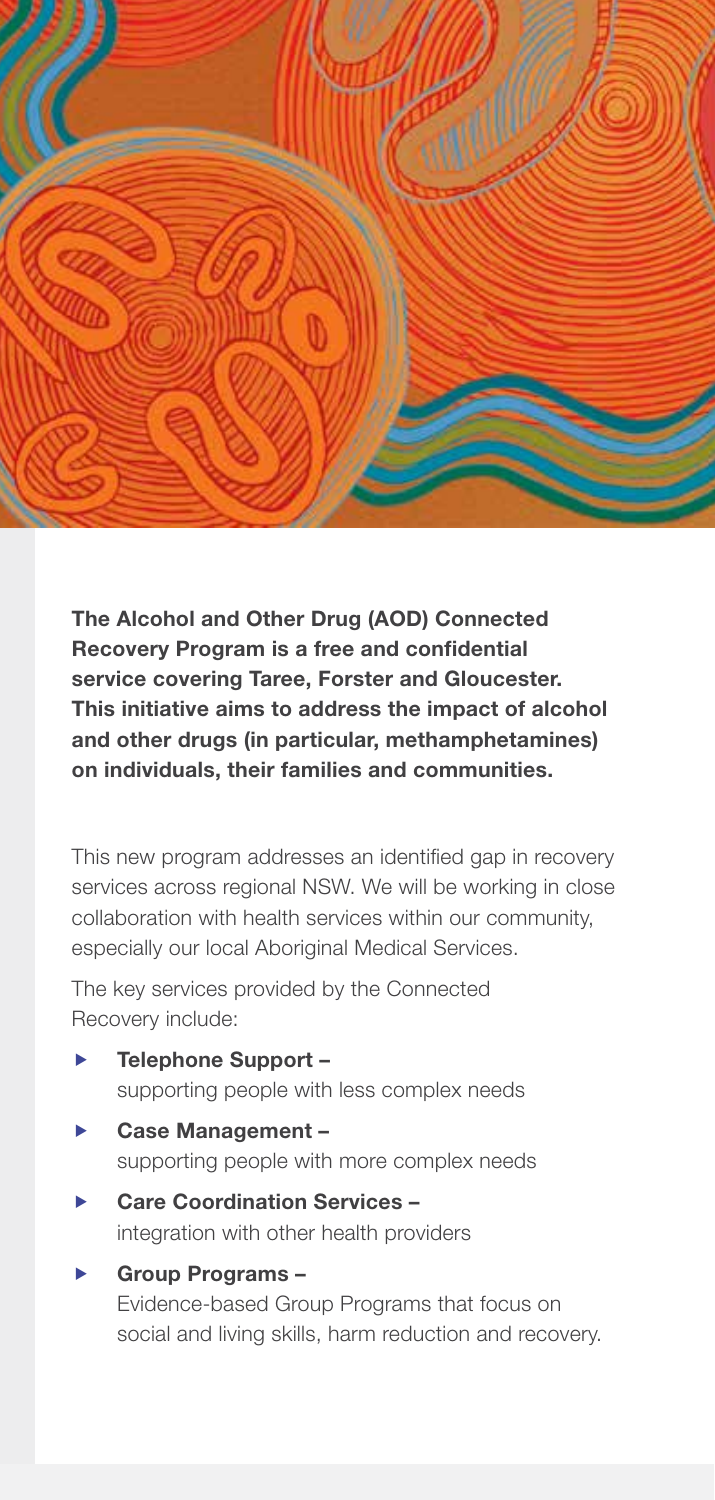**CatholicCare Social Services Hunter-Manning works alongside people in need to help them to thrive. We listen and respond by working with communities to help build a stronger, fairer and kinder society that values children, young people, families and individuals.** 

Connected Recovery focuses on working alongside specific communities including Aboriginal and Torres Strait Islander peoples, young people aged 16-24, pregnant women and those with young children, individuals exiting the criminal justice system, those with co-occurring substance misuse and mental illness.

## **How to access this service:**

People can directly self-refer by calling us on (02) 6539 5900 between the hours of 9.00am-4.30pm Monday to Friday, or can be referred by other services including mental health, corrective services, child protection and general practitioners.

For more information, please email aodconnectedrecovery@catholiccare.org.au